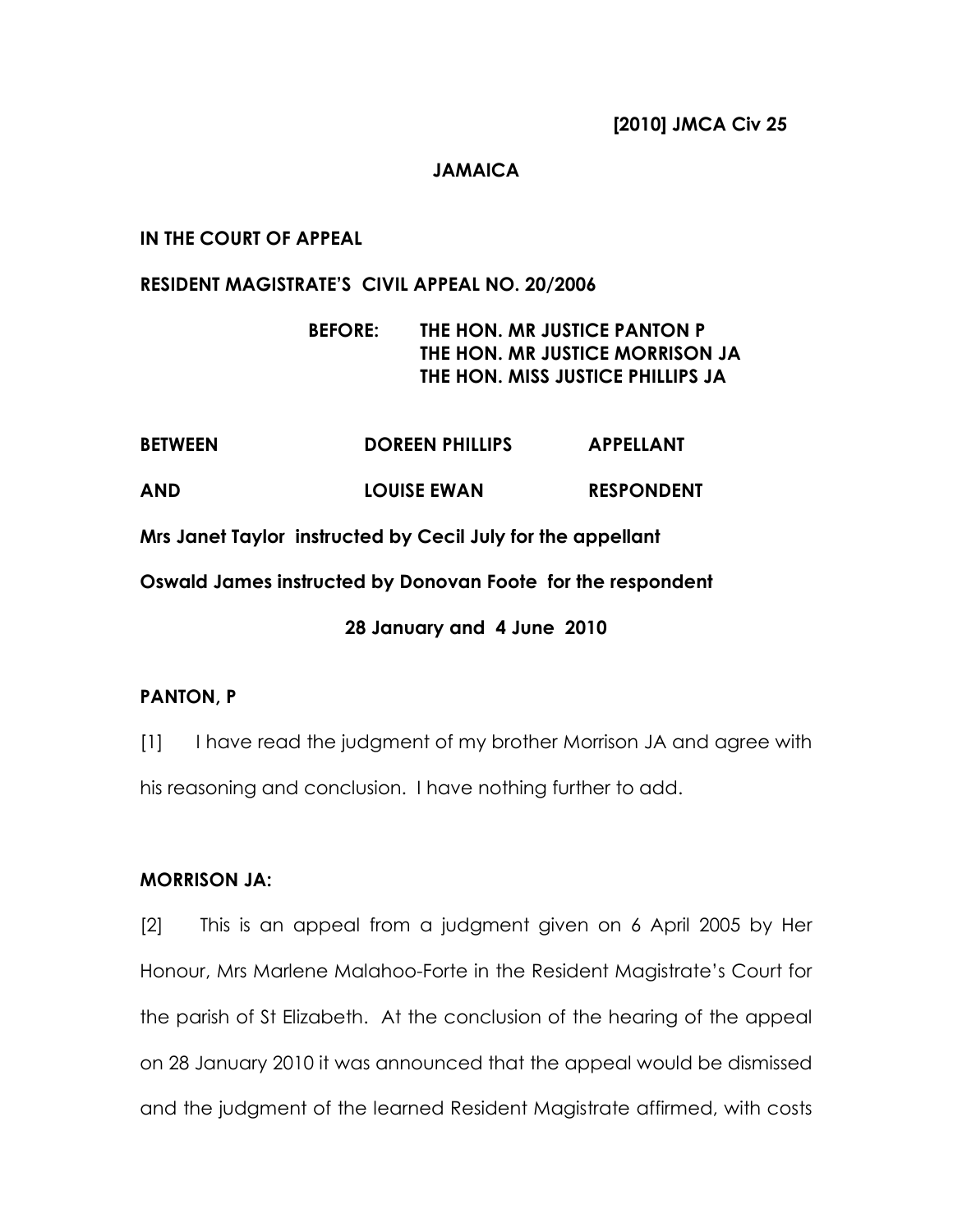to the respondent, fixed at \$15,000. These are the promised reasons for that judgment.

[3] In this matter, the respondent sought an order for recovery of possession of a house and land occupied by the appellant at Brompton District in the parish of St Elizabeth. The respondent served notice to quit dated 13 July 2001 on the appellant, who was described in the notice as a tenant at sufferance, and in due course instituted proceedings for recovery of possession against her when she refused to vacate the premises.

[4] The appellant in her defence denied that she was a tenant and asserted that she had bought the parcel occupied by her from the respondent's late husband, Mr Joslyn Ewan, in 1981 and had been in occupation of it since that time. She also asserted that when she bought the land there had been a one room building on it and that she had built the house currently occupied by her on the land, incorporating the original structure. By way of counterclaim, she claimed damages of \$250,000 against the respondent for trespass to the land, alleging that the respondent and her relatives and hired hands had broken and entered her home, removed and replaced the locks on the doors and ransacked various rooms in the house.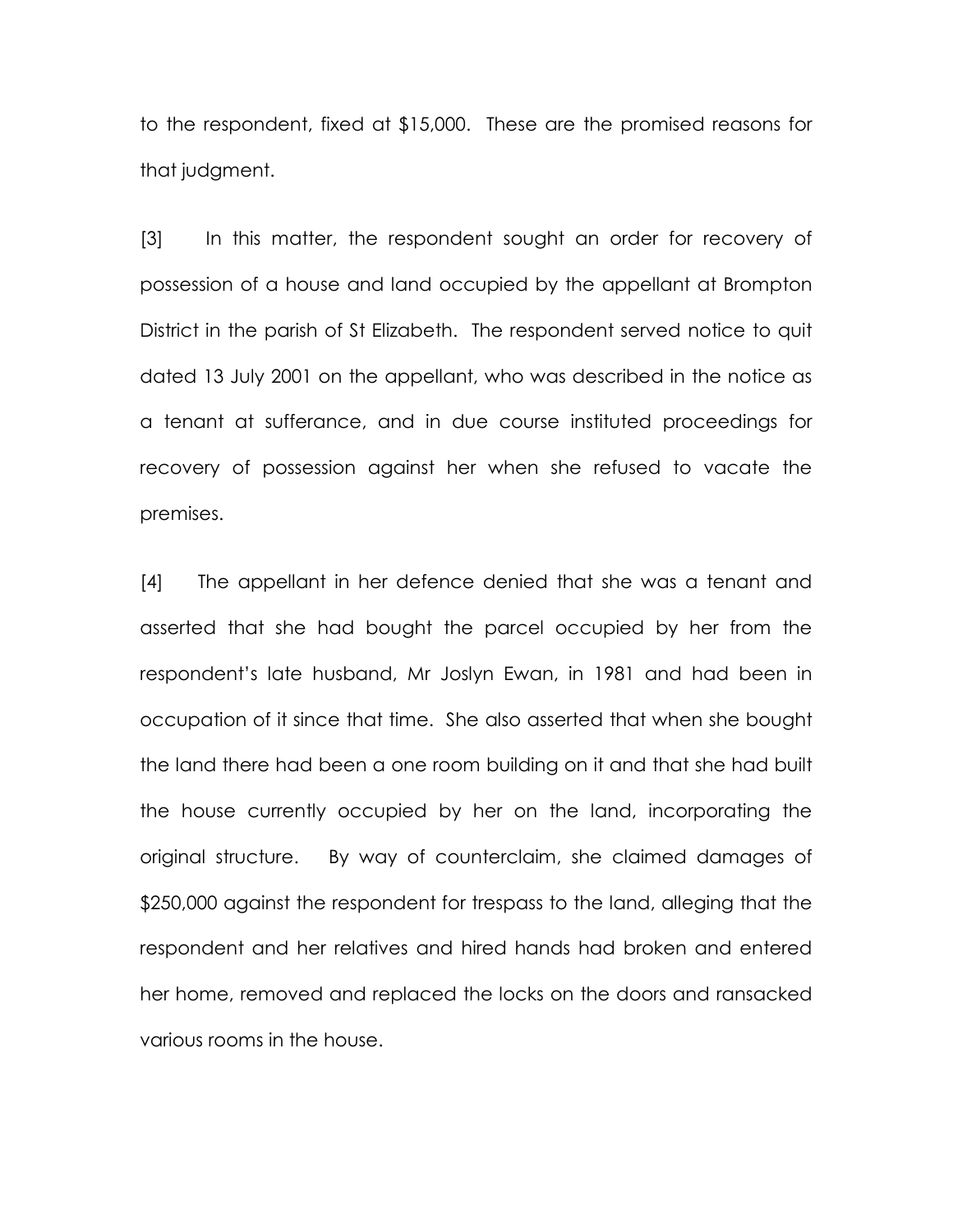[5] This is how the learned Resident Magistrate described the factual matrix out of which the litigation in this case had its origins:

> "The evidence led by both sides tells a very sad story, of a not so unpopular feature of Jamaican life. Both Plaintiff [the respondent] and Defendant [the appellant] shared a relationship with the same man (now deceased): the Plaintiff being the wife and the Defendant the girlfriend/baby mother; and based on the turn out of supporters during the trial there appears to be almost equal support for each side, by members of the community."

[6] The respondent's case was that the land in question was part of a larger parcel owned by her late husband and herself containing (by survey) some 14 ¼ acres. She produced and tendered in evidence a copy of the Certificate of Title registered at Volume 1164 Folio 325 of the Register Book of Titles dated 4 August 1981, which showed the names of Joslyn Ewan and Louise Ewan as "proprietors of an estate as joint tenants in fee simple" of the entire parcel of land. At the time when the land was purchased, the respondent told the court, there was an old board house on it, which was the house in which she still lived. There was a second house on the land, which had been built by her husband and herself and which was rented to tenants from time to time. The appellant was the third tenant to occupy that house, the late Mr Ewan having rented it to her some time in the 1980s.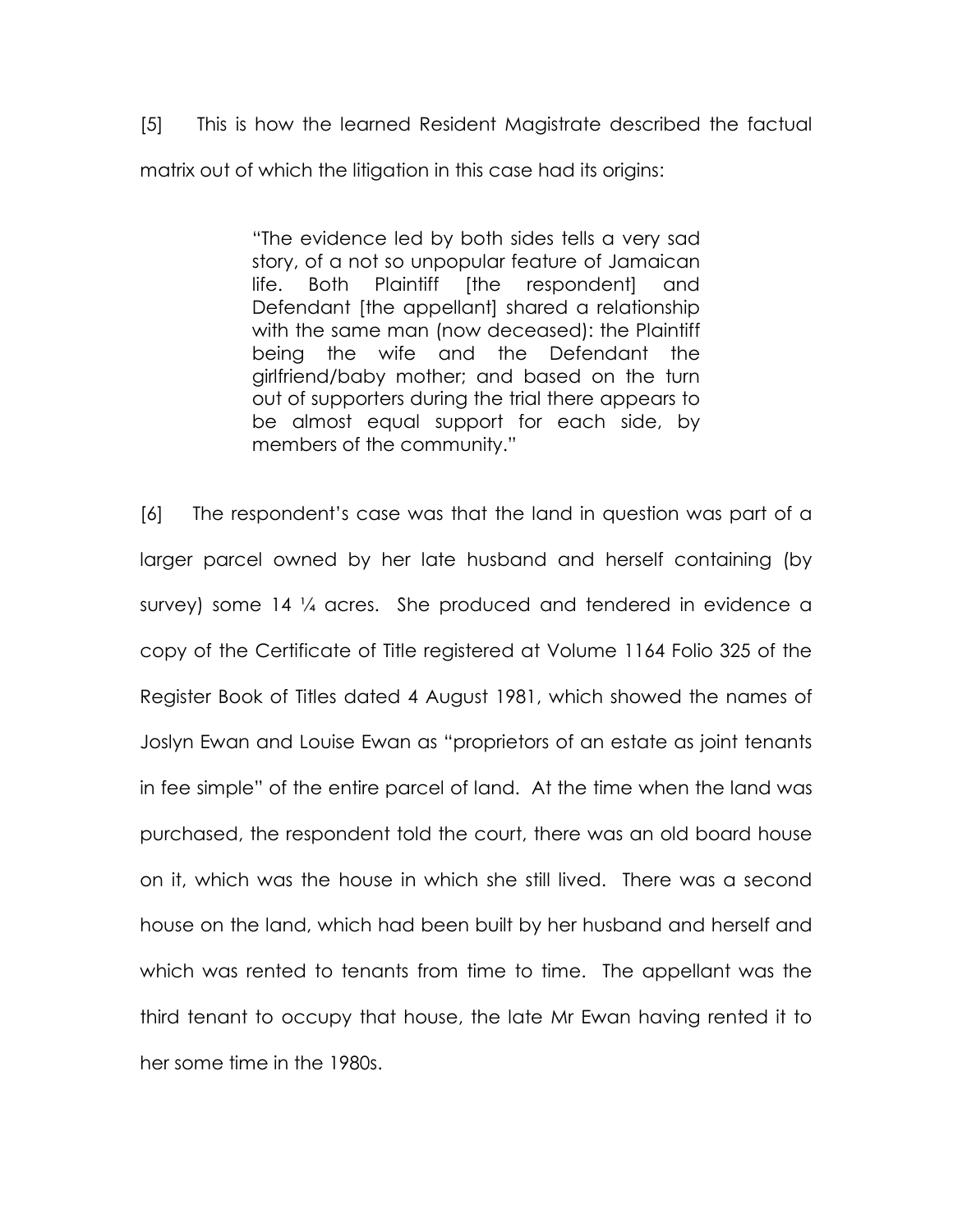[7] The respondent discovered at some point thereafter that her husband and the appellant "were in a relationship" (as a result of which, the respondent said, she and the appellant "did not get on well" while her husband was alive). However, the appellant remained in the house and in due course gave birth to a child who carried the late Mr Ewan's surname, although, the respondent said, "When I asked my husband he said he didn't own it" (sic). Mr Ewan died in 2001 and was actually buried (over the appellant's objection) on the disputed parcel of land. Thereafter, the appellant remained in possession of the house, keeping it locked up, even after she herself had actually moved out some time in 2001 as well. The respondent testified that she received no rent from the appellant after Mr Ewan died and that, although she had given the appellant notice to quit the premises, the appellant had refused to leave, telling the respondent that she would have "to take her to court".

[8] The respondent called two witnesses, both of whom supported her in saying that the appellant was at all times a tenant of the part of the property which she occupied and that she had had no part in the extension to the house in which she lived, which had in fact been done by Mr Ewan in his lifetime.

[9] The appellant gave a significantly different account of the circumstances in which she came to the land in question and of her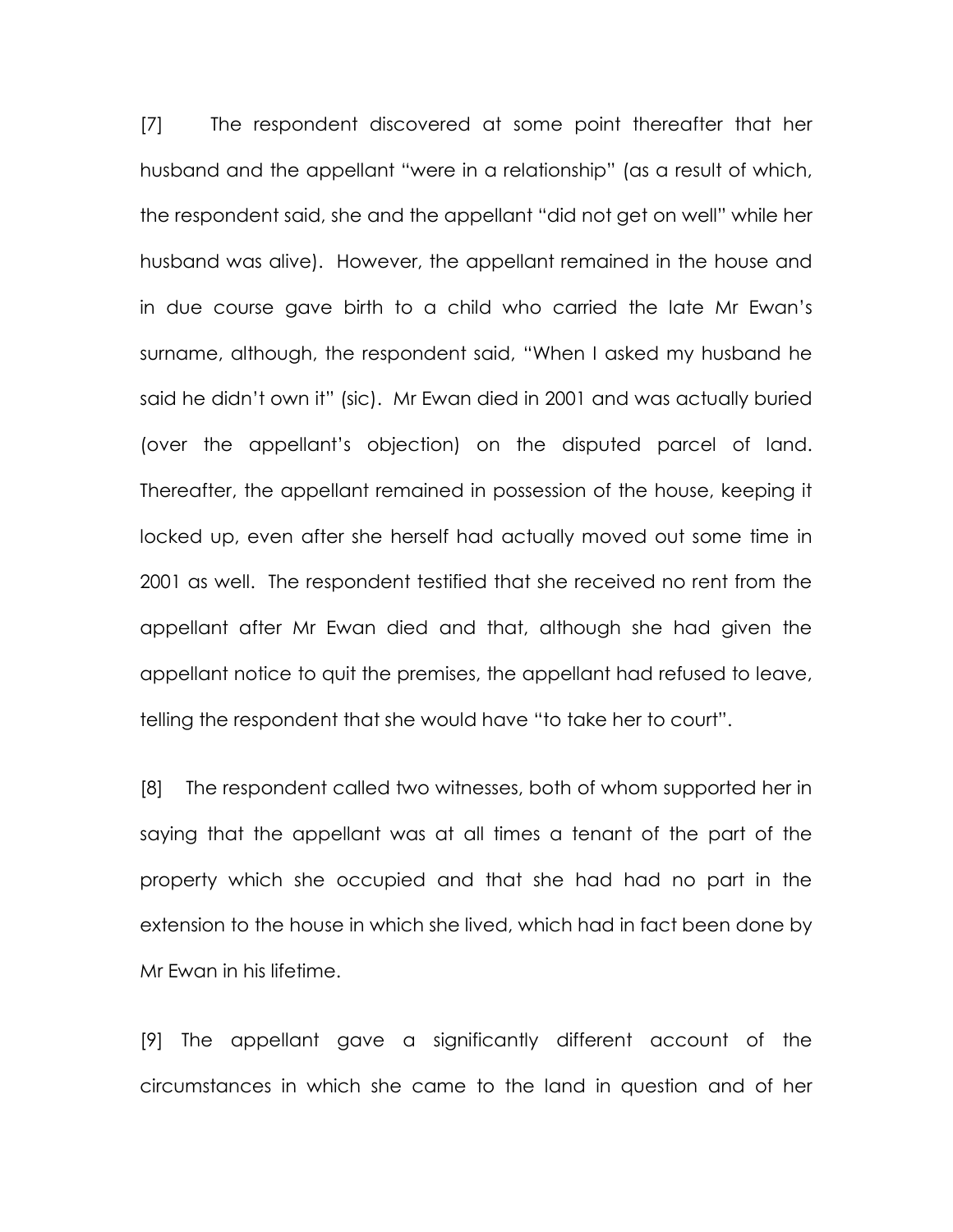interest in it, stating that she had purchased an acre "more or less" from the late Mr Ewan in 1981 for \$150,000, that that was where she had lived ever since then and that her 17 year old daughter Doreen (who was Mr Ewan's child) had been born "right here at the one room". In answer to the question whether she had ever paid rent in respect of the one room structure occupied by her, she responded emphatically, "Not even one cent. How can I pay rent and I did pay for the house?" She had, she testified, made additions to the one room structure and she produced and tendered in evidence a number of receipts (11 in all) for various items of building material purchased by her for this purpose. There were several others which she had been unable to find because her house had been burgled. She had had no problems with the respondent before Mr Ewan died.

[10] The appellant commenced giving her evidence on 17 March 2004, but when the adjournment was taken on that day she was still being examined in chief. When the matter resumed some three weeks later on 7 April 2004, the appellant now produced and tendered in evidence what purported to be a Duplicate Certificate of Title dated 11 March 1987 and registered at Volume 1204 Folio 784 of the Register Book of Titles in the name of Joslyn Ewan, in respect of a parcel of land described (by estimation) as "Fourteen acres more or less", being land part of "Warlodge" in the parish of St Elizabeth. The appellant testified that the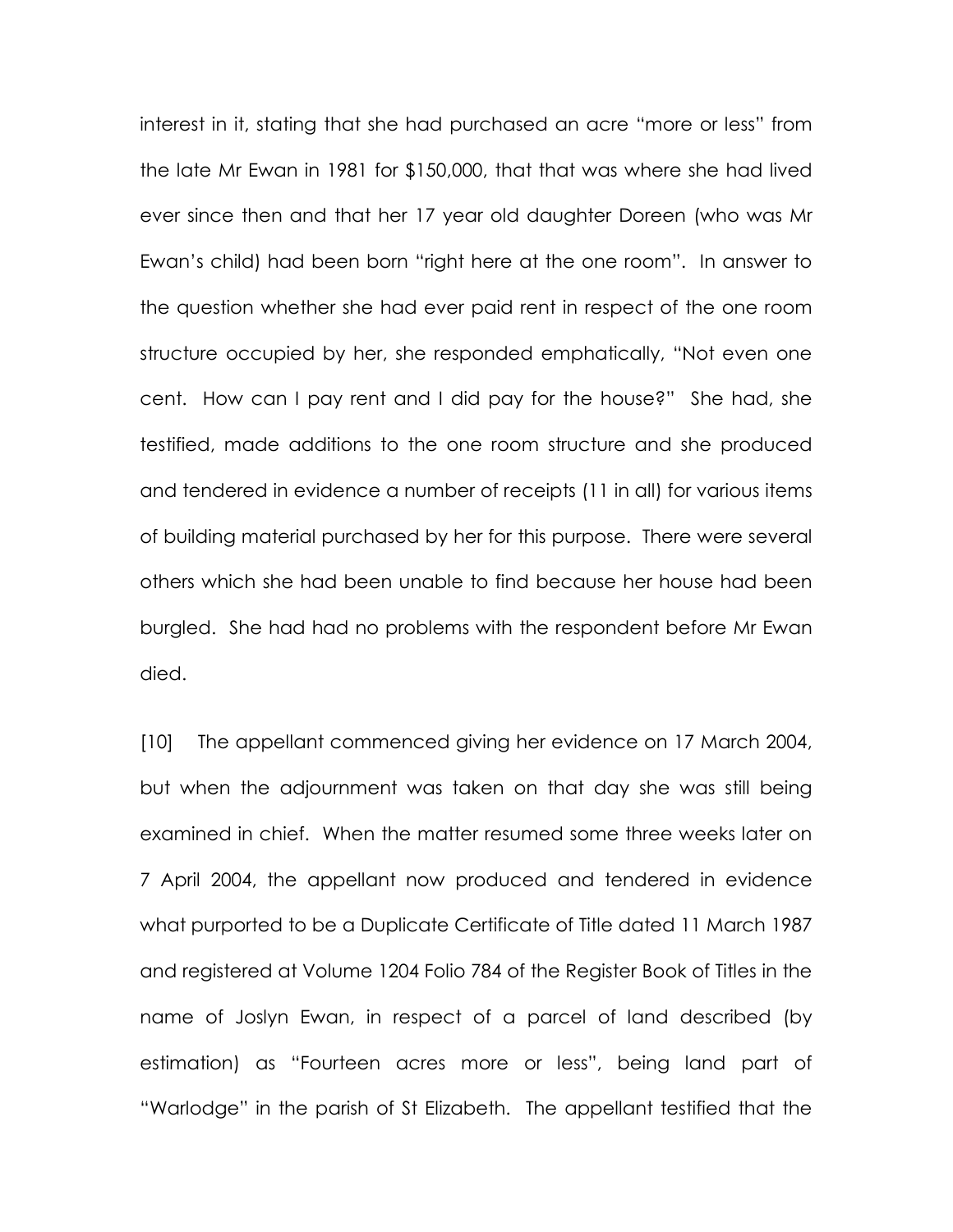late Mr Ewan had given her this certificate of title (which I will refer to as "the second certificate of title") about one month before he died in 2001, telling her that this was the title for the parcel of land on which she lived. Under the rubric "Incumbrances referred to" on the front page of the second certificate of title, the following notation appeared:

> "One (1) acre of land off this parcel with one (1) bedroom house thereon sold by me to Doreen Phillips. The land touches the Brompton to Cotterwood to Fyffes Pen main road. The land was sold from 1981 before this title was registered.

(Sgd) Joslyn Ewan JOSLYN EWANS

(Sgd) S. Lewis. WITNESS"

[11] As will be seen above, this notation on the face of the second certificate of title produced by the appellant purported to have been signed by 'Joslyn Ewans' in the presence of one "S. Lewis". It appears from the record of appeal that, by letter dated 21 April 2004, in response to an enquiry made by the court itself by telephone, the National Land Agency ("the NLA"), over the signature of the Senior Deputy Registrar of Titles, advised as follows:

> "Reference is made to our telephone conversation of even date (Nembhard/Williams).

> We have perused the copy of Volume 1204 Folio 784 faxed by you on the  $17<sup>th</sup>$  instant. The entry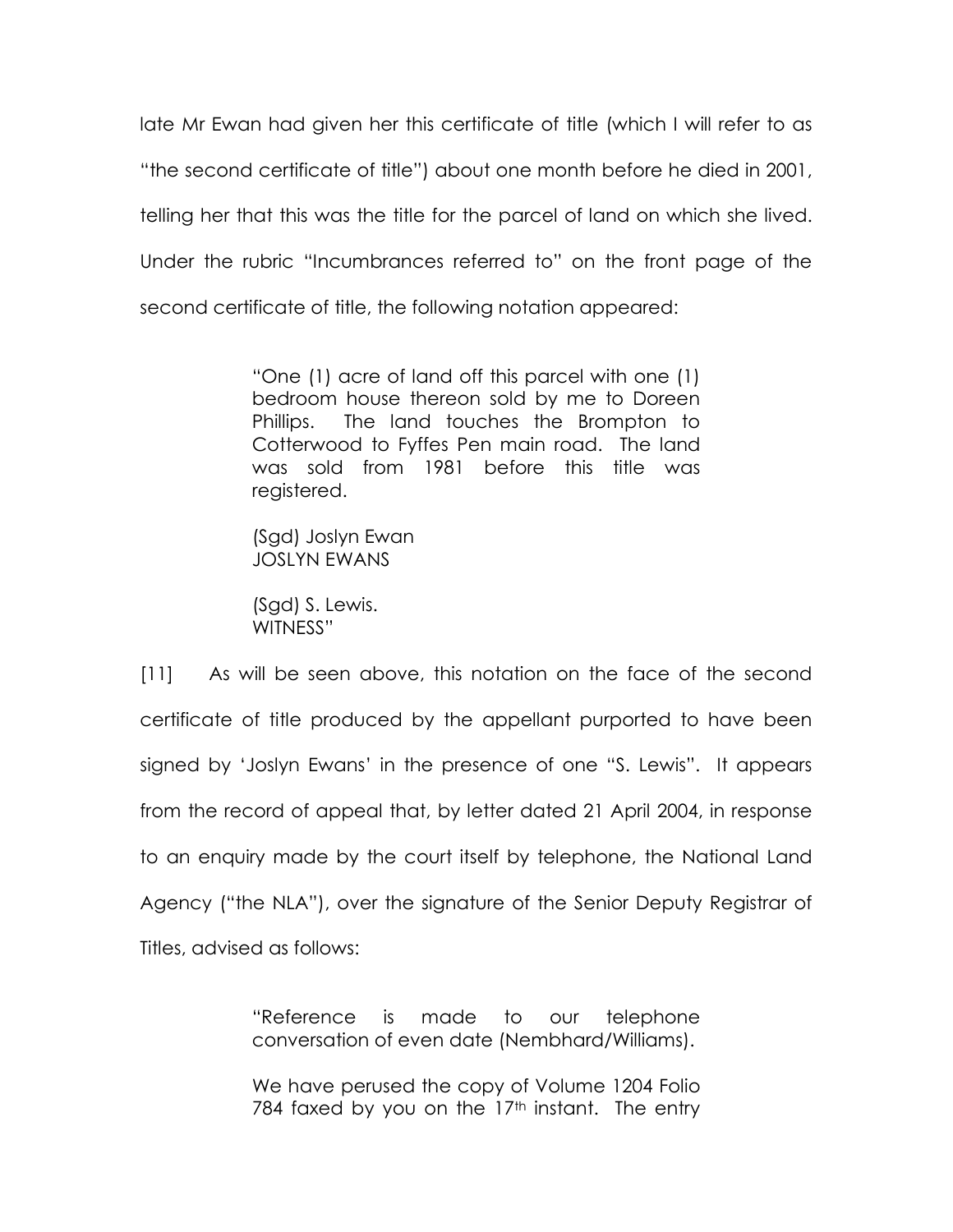made on the duplicate Certificate of Title was not endorsed by the Office of Titles. The entry is of no legal effect as only the Registrar of Titles can make entries on Certificates of Title".

[12] While the precise status of this letter is not at all clear from the record (it certainly does not appear to have been marked as an exhibit), no objection seems to have been taken to it and indeed, on appeal, some reliance was placed on it by the appellant herself (see para. [16] below). I therefore consider that it can be treated without controversy as an agreed part of the record of appeal.

[13] The appellant also called witnesses, two of whom testified to having done construction work on the one room house at her request and two police officers who testified to having gone to the house at the request of the appellant in connection with the ongoing dispute between her and the respondent over the property and, in particular, an incident in which the locks to the house had been changed.

[14] Although counsel on both sides made extensive submissions on the law to the Resident Magistrate, when all the evidence was in, she took the view, unexceptionably, that "the applicable law will depend on which facts are found by the Court, because the law does not operate in a vacuum". In this regard, she obviously considered the question of the circumstances in which the appellant had come to be put in possession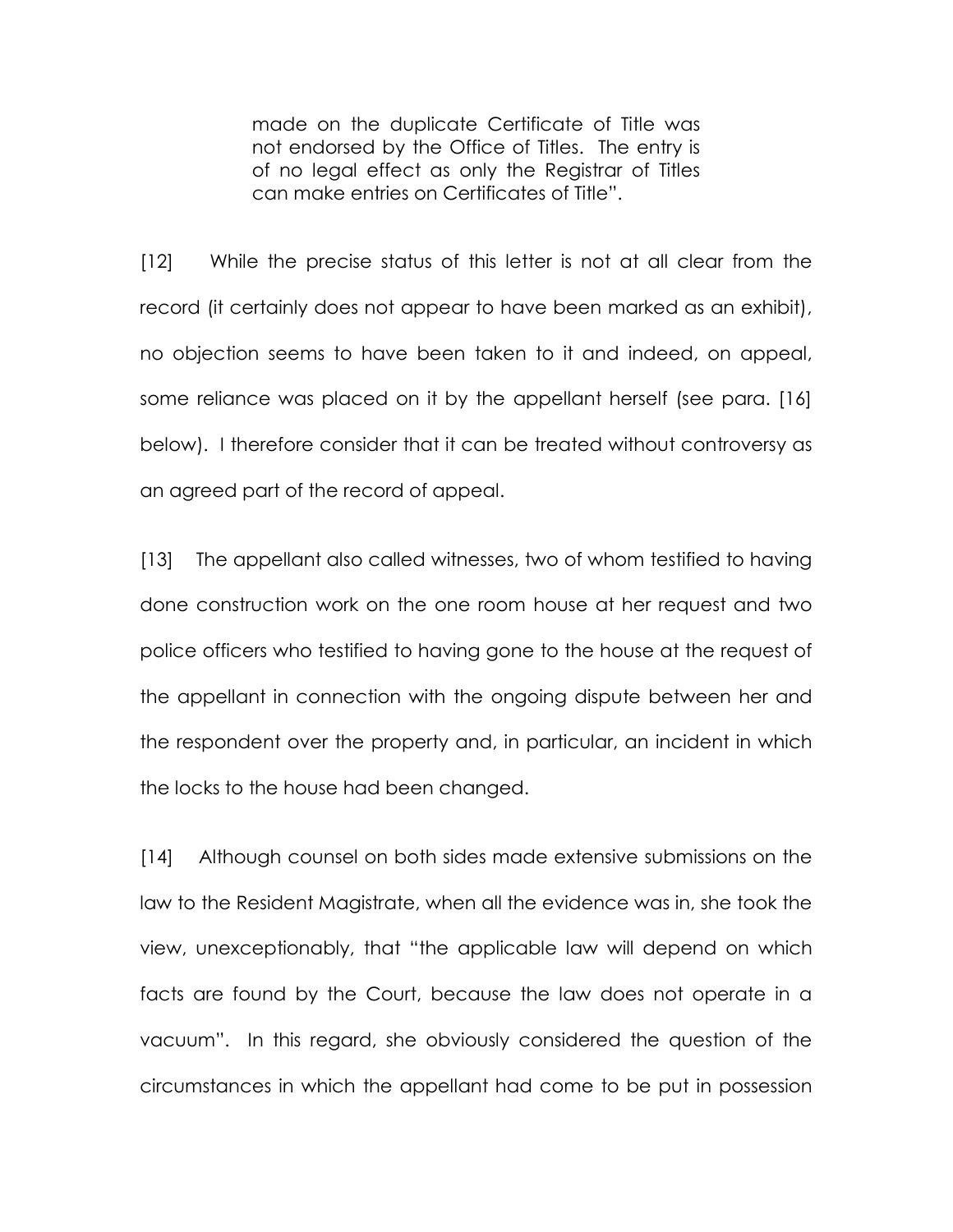of the land in dispute as paramount and this is how she resolved the

differing accounts disclosed by the evidence:

"I disbelieve the Defendant when she said that she bought the land in question from the Plaintiff's deceased husband. I find that she took possession as tenant, but that she later developed an intimate relationship with the Plaintiff's husband and bore him a child. I could understand if were [sic] staking her claim on that basis; but she did not do so. Instead, I find that she contrived a defence about purchasing the land. From her demeanour in the witness box, it was clear that she was being untruthful. I was left with no doubt that she was rehearsed, without appreciating the significance of what she was told to say. I note that when her evidence was not according with the rehearsal, her Attorney at Law became so upset with her, which also tells an interesting story.

The Defendant initially testified that all of the documents that were given to her for the land she allegedly bought were stolen, at the time when her house was broken into. That was to give the Court the impression that the Plaintiff had in fact stolen those alleged documents. She was adamant that she had nothing left to show that she had purchased the land. Then the trial was adjourned. On resumption, she presented a title, which she claimed was given to her by the Plaintiff's husband, who had long died. Of course I cannot help but wonder from whence it came. That title is highly questionable in light of evidence. I reject it as relating to the land in question. What is even more interesting is the endorsement of the face of that title document, which attempts to record this so called interest/purchase of the Defendant. Having seen the Defendant and having had the opportunity to assess her demeanour and her level of intelligence, I don't believe that she could have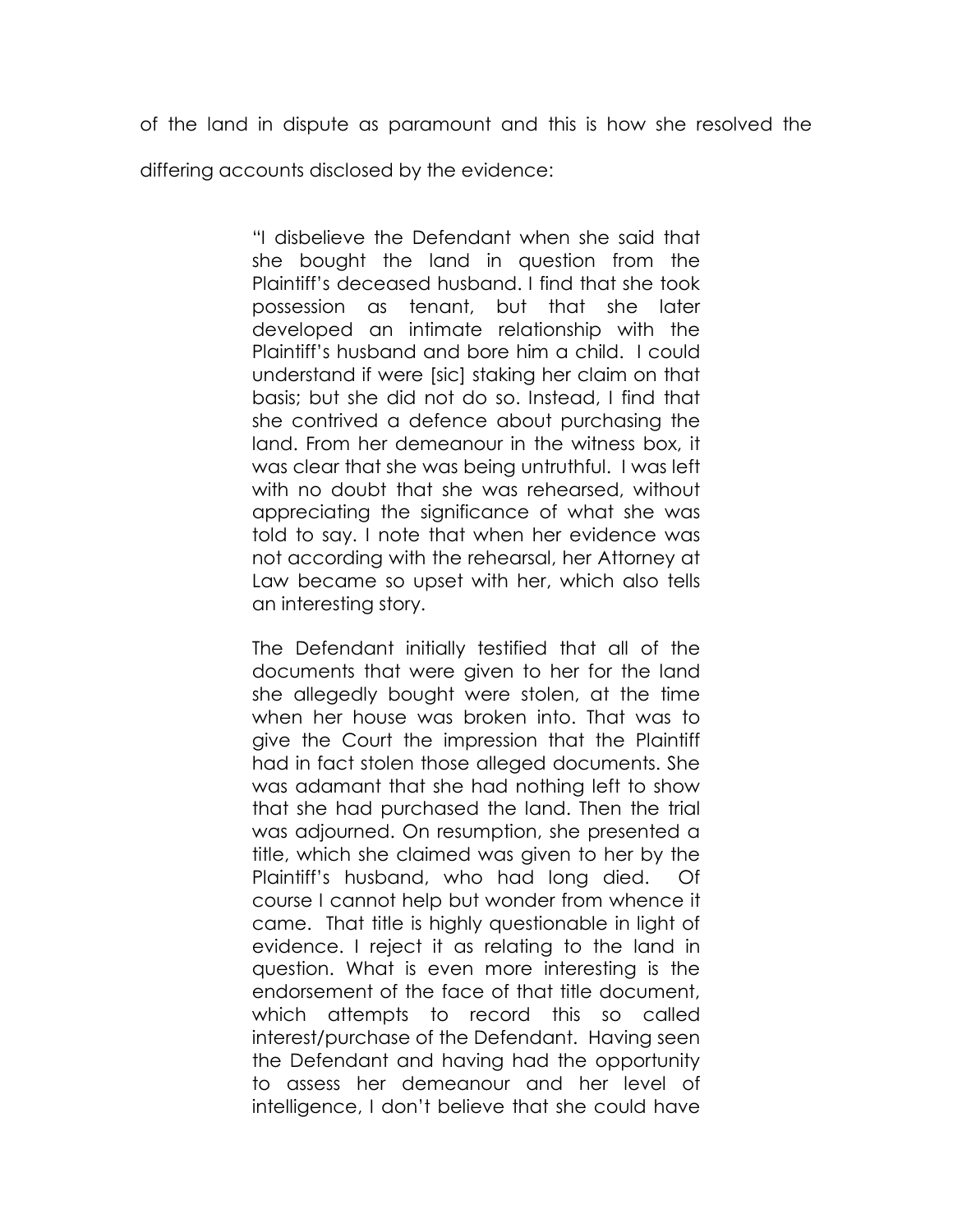secured such a document, without the assistance of someone with legal knowledge, but I will say no more on that."

[15] The learned Resident Magistrate then went on to consider the question of the annual value of the land (in the light of section 96 of the Judicature (Resident Magistrates) Act) and, having determined that it was below the statutory maximum for her jurisdiction of \$75,000, she accordingly found for the respondent on the basis that, as joint tenant with her deceased husband, the right of survivorship applied to entitle her to ownership of the land. She expressly rejected the appellant's case, describing her defence as "contrived" and the evidence given in support of it as "incredible".

[16] The appellant filed a number of grounds of appeal (10 originally, supplemented by four additional grounds). These grounds challenged the Resident Magistrate's findings with regard to the credibility of the appellant and her witnesses, her rejection of the second certificate of title as fraudulent, her imposition of "her own moral views on the case" and her failure to deal adequately with the question of severance of the joint tenancy. The appellant further complained that the Resident Magistrate had failed to investigate properly or at all both certificates of title produced by each party, despite the evidence which suggested that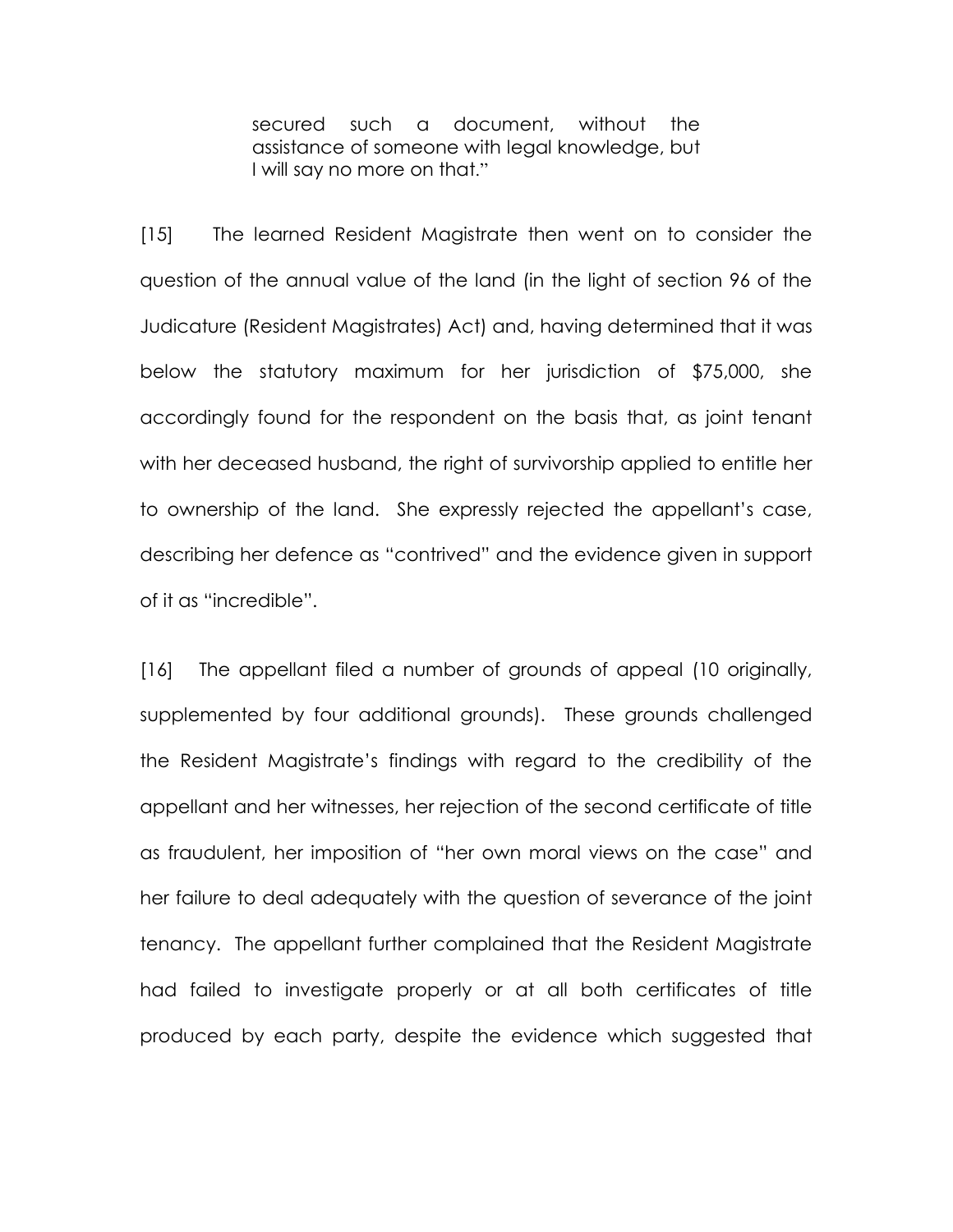they were in respect of the same parcel of land and that her findings were not in keeping with the evidence.

[17] When the appeal came on for hearing, Mrs Janet Taylor, who had not appeared for the appellant in the court below, concentrated on what she submitted was the legal consequence of the late Mr Ewan having caused the land to be "reregistered" in his name alone on the second certificate of title in 1987. By this act, she submitted, he had effected an act of severance of the joint tenancy upon which the land was previously held with the respondent, thus defeating the respondent's right of survivorship. The deceased had therefore validly alienated a part of the land to the appellant as she alleged. In this regard, the letter of 21 April 2004 from the NLA spoke only to the invalidity of the purported endorsement, but did not suggest that the second certificate of title itself was not genuine.

[18] Mrs Taylor referred us to a number of authorities on severance, including **Williams v Hensman** (1861) 70 ER 862, which emphasized that severance can take place in any one of three ways, viz., by the act of one joint tenant operating upon his own share, by mutual agreement or by a course of dealing. She also referred us to **Gamble v Hankle** (1990) 27 JLR 115, a decision of Wolfe J, as he then was, in which it was held that a deed of gift executed by one joint tenant in favour of a third party was an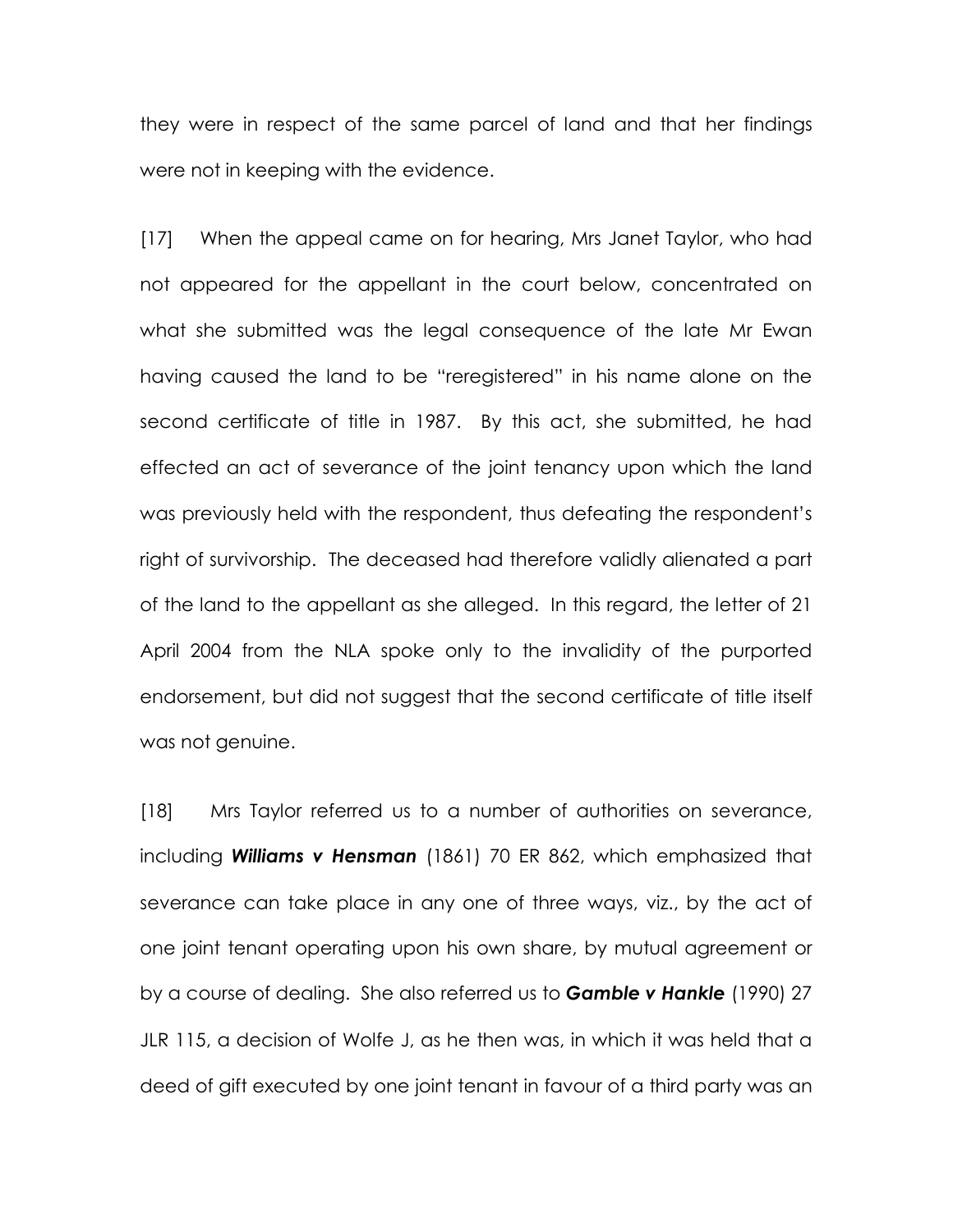act of severance which had created a tenancy in common and thus extinguished the right of survivorship of the other joint tenant.

[19] With the greatest of respect to Mrs Taylor's spirited efforts on behalf of the appellant, I consider these submissions to be wholly theoretical in the context of the clear evidence and the Resident Magistrate's findings in this case. In order to get to the point Mrs Taylor makes, it is first necessary to get past the question of the validity of the second certificate of title, since it is the act of obtaining this document which Mrs Taylor relies on as an act of severance. In this regard, it appears to me that there is much to be said for the learned Resident Magistrate's view that that document was "highly questionable in light of the evidence".

[20] There is, in the first place, its unexplained appearance after a three week adjournment, the court having been given the distinct impression by the appellant before the adjournment that she had already produced all the documentary evidence in her possession. Then there is the curious fact that, while the certificate of title produced by the respondent referred to the acreage of the land contained in it as having been established by survey ("Fourteen Acres Three Roods Twenty-six Perches and Eight-tenths of a Perch") and annexed the surveyor's diagram to the title, the second certificate of title could do no better than to describe the land as "containing by estimation Fourteen Acres more or less". It is not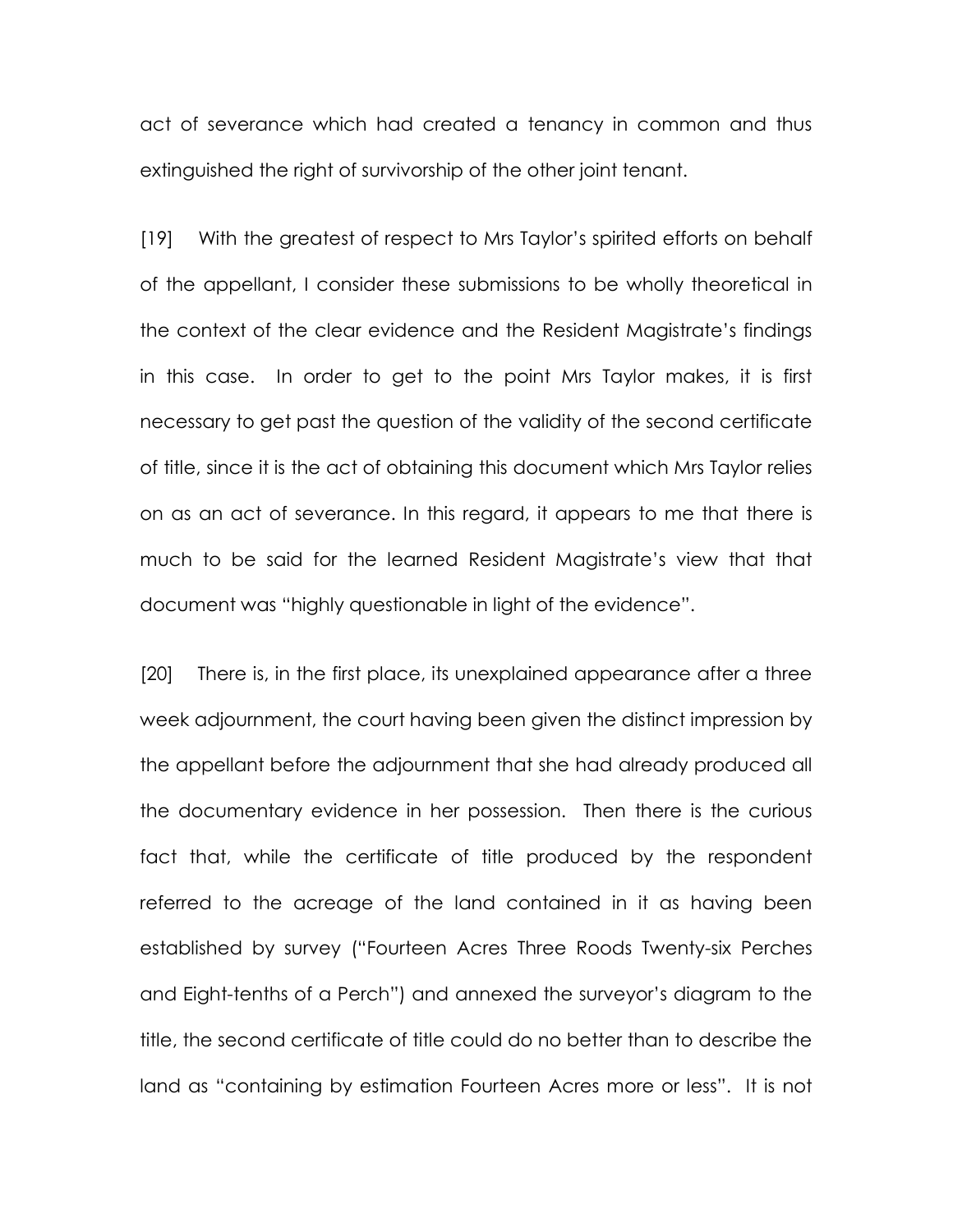clear to me why, assuming, as the appellant submits, that both certificates were in respect of the same land, the second certificate of title should not have utilised the same (more precise) formula in describing the land.

[21] But even if it is correct, as Mrs Taylor points out, that the NLA letter of 21 April 2004 did not say in so many words that the second certificate of title had not been validly issued, it is clear beyond doubt that the operative part of the document upon which the appellant essentially relies, that is, the purported endorsement, supposedly signed by the late Mr Ewan, of a sale to her of an acre of land "off this parcel", was not made by the Office of Titles and is, as the NLA letter states, "of no legal effect". It seems clear in the circumstances that that entry could only have been made with the fraudulent intention of representing the second certificate of title to be something which it was not, that is, as a document evidencing the interest in the disputed property claimed by the appellant.

[22] So that at the end of the day, I do not think that the act of obtaining the second certificate of title, in the light of its uncertain provenance, can be relied on as an act of severance by the absent hand of the late Mr Ewan, it being highly questionable, to put it mildly, whether it was in fact his act at all.

[23] But further, and quite apart from this, the appellant faced the substantial obstacle on appeal of how to overcome the learned Resident